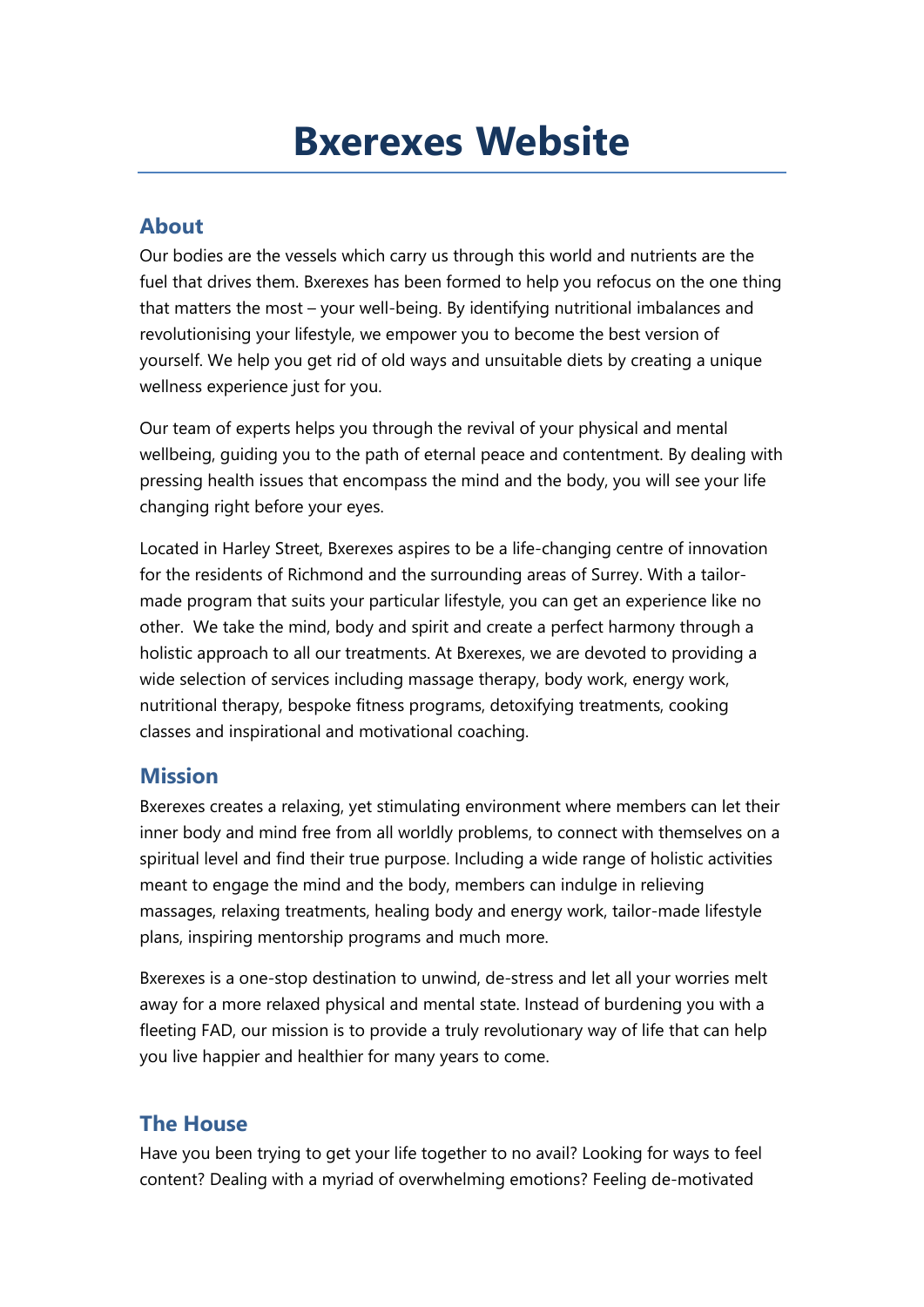and unenthusiastic? A bad lifestyle and unstable health. The answers only lie in the complete overhaul of your mental and physical wellbeing, and Bxerexes is here to do just that.

Bxerexes was founded by Liana Somkhishvili, an accredited nutritionist in body ecology with a passion of promoting vitality as a whole. Her aim is to empower individuals to become the best version of themselves by pushing limits they never knew existed. Our House is a sacred haven for you to unwind, relax, detox and wash away all your stress. Our secret is our holistic approach that helps us work on your mind, body and spirit as a whole, to give you a complete sense of fulfilment.

# **Inner Body**

Your body and mind are inseparable entities that work in tandem to give you a healthy life. What shows on the surface is a direct reflection of the inner state of your body. Good health shines from within in the form of striking beauty that can leave you in awe.

The wellness of your inner body can only be dealt with the 'no size fits all' approach which we excel at. With our wide plethora of cutting edge facilities including, rare 3D body scanners, healing meditation pods, NLP programs, functional medical testing, tailor-made nutritional programs, hydrocolonic treatments, and advanced infrared saunas, nothing is ever left to chance. We help you attain a state of mental and physical equilibrium for an enhanced sense of stability in your life.

# **Functional Clinic Page**

Being a victim of food intolerance for many years, I have gone through conditions such as IBS, mouth pain, migraine, chronic fatigue, leaky gut, adrenal and hormonal dysfunction and chronic muscle pain, to name a few. All this left me with very little freedom when it came to dietary choices and a crippling sensitivity to the world in general.

My path as a practitioner has been paved by my personal experiences and drive to find the answer to those conditions. All that led me to specialise in gluten related triggered disorders, chronic illnesses, and gut dysbiosis. I am a firm believer that everything originates from the gut which leads me to be highly passionate about the new era of the Psychobiotics movement. Thankfully, most of my conditions are now cured and I have garnered enough knowledge to work on the rest of them!

As a nutritionist, my approach is to combine the functional, nutritional medicine with mind/body techniques, that involve cognition, brain retraining and the subconscious, to find the root cause of illnesses and make them respond to normal treatment.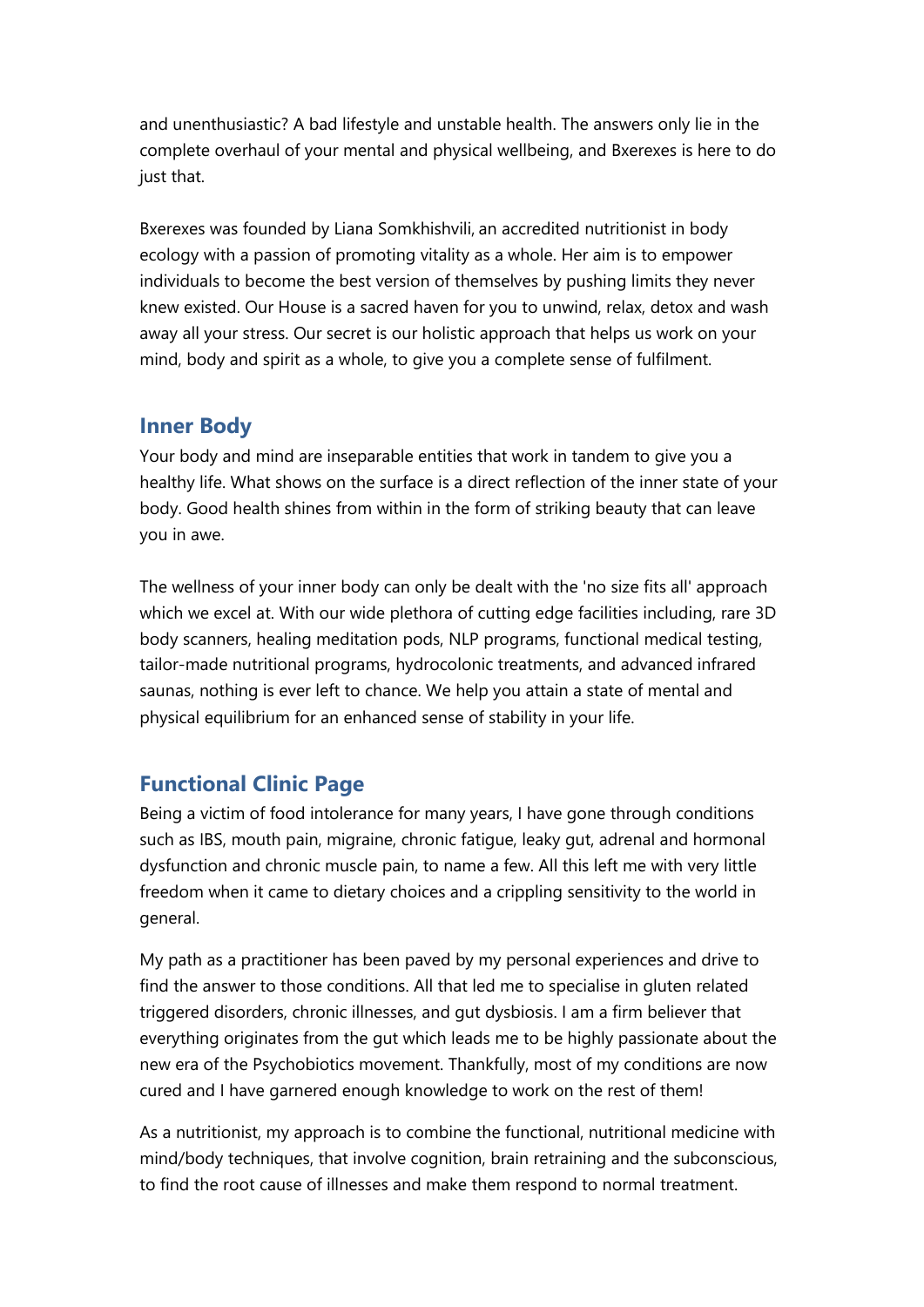# **Custom Genetics Lifestyle plan**

We find your body's blue print through genetic testing to curate personalised custom genetic lifestyle and fitness plans that follow the instructions from your DNA. With a bespoke genetics plan, your body can recover, lose weight and reach optimal levels of health faster than ever.

In collaboration with labs such as Genova labs, regenerous labs, and much more, Bxerexes offers functional medical testing services that aid us in creating a specialised plan for you.

# **The Fit Spa/The Mind Set Brain Gym**

People are increasingly turning towards mindful practices to disconnect from the perils of their modern, digitised and highly involved lives. From in-office yoga services to guided mindful retreats and applications for meditation, the focus towards mental wellbeing is skyrocketing.

Bxerexes offers a unique opportunity to rest your mind with a unique meditation experience in Somadome. Somadome describes itself as a "sanctuary of wellness", with a domed structure that creates an illusion of infinite space, the Somadome has a set of high-tech capabilities for a truly personalised meditation experience. With the help of colourful lights, Biosyntonie Ceramic tiles, and binaural beats, the Somadome wraps you in a cocoon of complete relaxation, detoxifying you of the stress and instability in the outer world.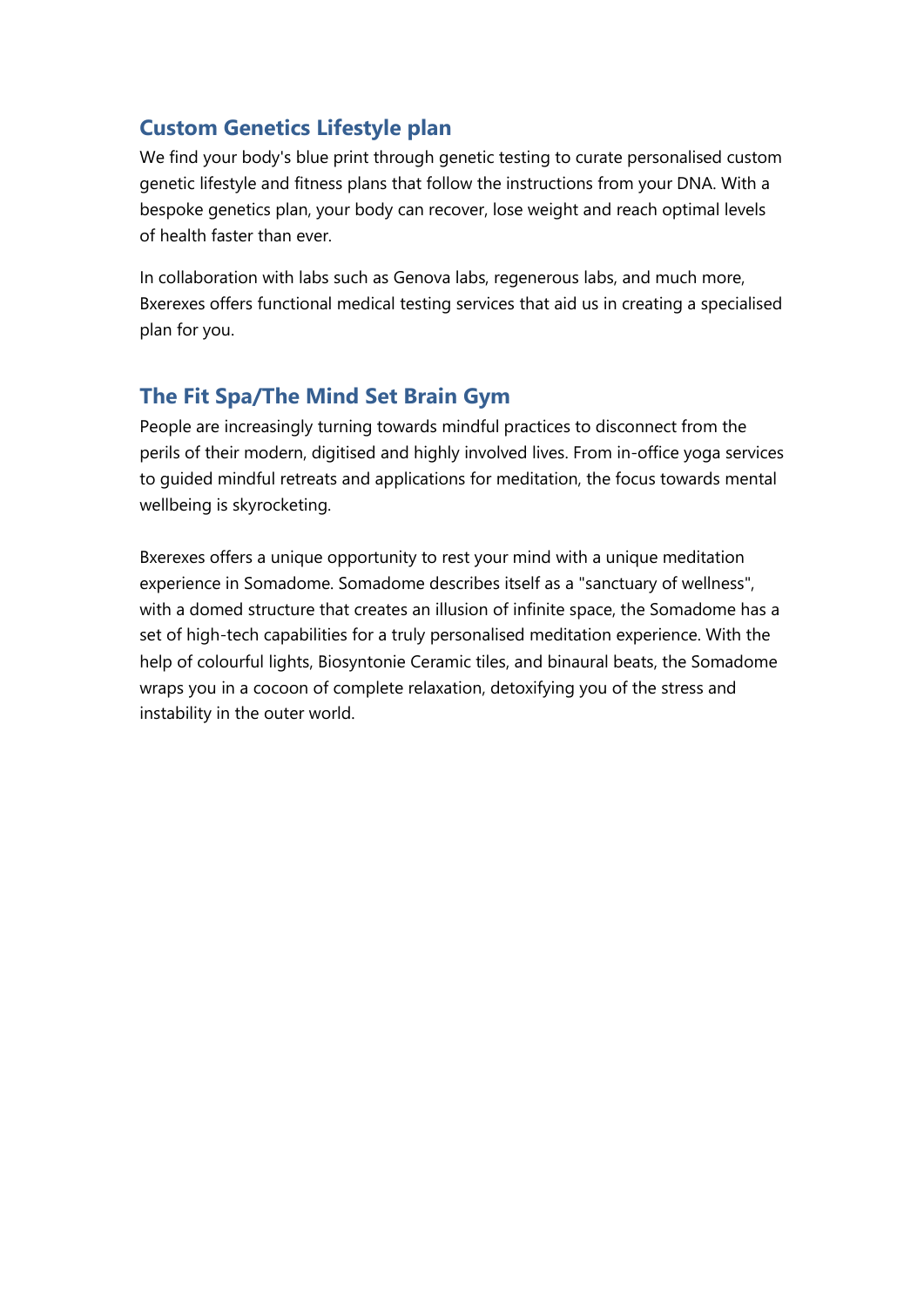# **Innovate and Renovate**

# **Innovate**

Bxerexes delivers creative and unique experiences to take you on a joy ride full of innovations, providing an exhilarating wellness experience that you will never get enough of.

# **Next generation facial treatments**

Revitalise your skin with next generation facial treatments carried out with advanced and certified technologies.

#### • **Oxygen Facials**

Perk up your face and give it a radiant, anti-aging glow with some concentrated oxygen molecules for your skin. Among its many benefits, the oxygen facial can improve collagen growth, reduce hyper pigmentation and result in an unbeatable youthful appearance.

#### • **Lunch Break Lift Beauty Treatments**

Don't have time to lounge around in a spa all day? We have got you covered. Our speedy spa services can easily fit in your lunch breaks and deliver the desired results.

#### • **The Bxerexes Housewife's Facial**

A special rejuvenating facial designed to combat dullness, fatigue and signs of aging, especially for all the busy housewives out there.

#### • **TCL Facial, Electrocurrent machine**

Tone up your face with some microcurrents that will instantly give your face a workout and a lift. Borrowed from therapy used to cure loose muscles in paralysis, the Electrocurrent facial will give you an instant uplifting effect.

# **Styku Scanner**

Reconstruct your body in 3D with accurate measurements using the world famous Styku Scanner. All you have to do is stand on the turntable and let the camera do its job. Abandon your unreliable tape measures and get hundreds of right measurements with the scanners cutting edge, infrared photography techniques.

Styku helps us calculate the body fat percentage and curate a fitness, diet and wellness program that suits your body and lifestyle. With a capability of charting your measurements, you can easily track your progress and stay motivated for your endgoals.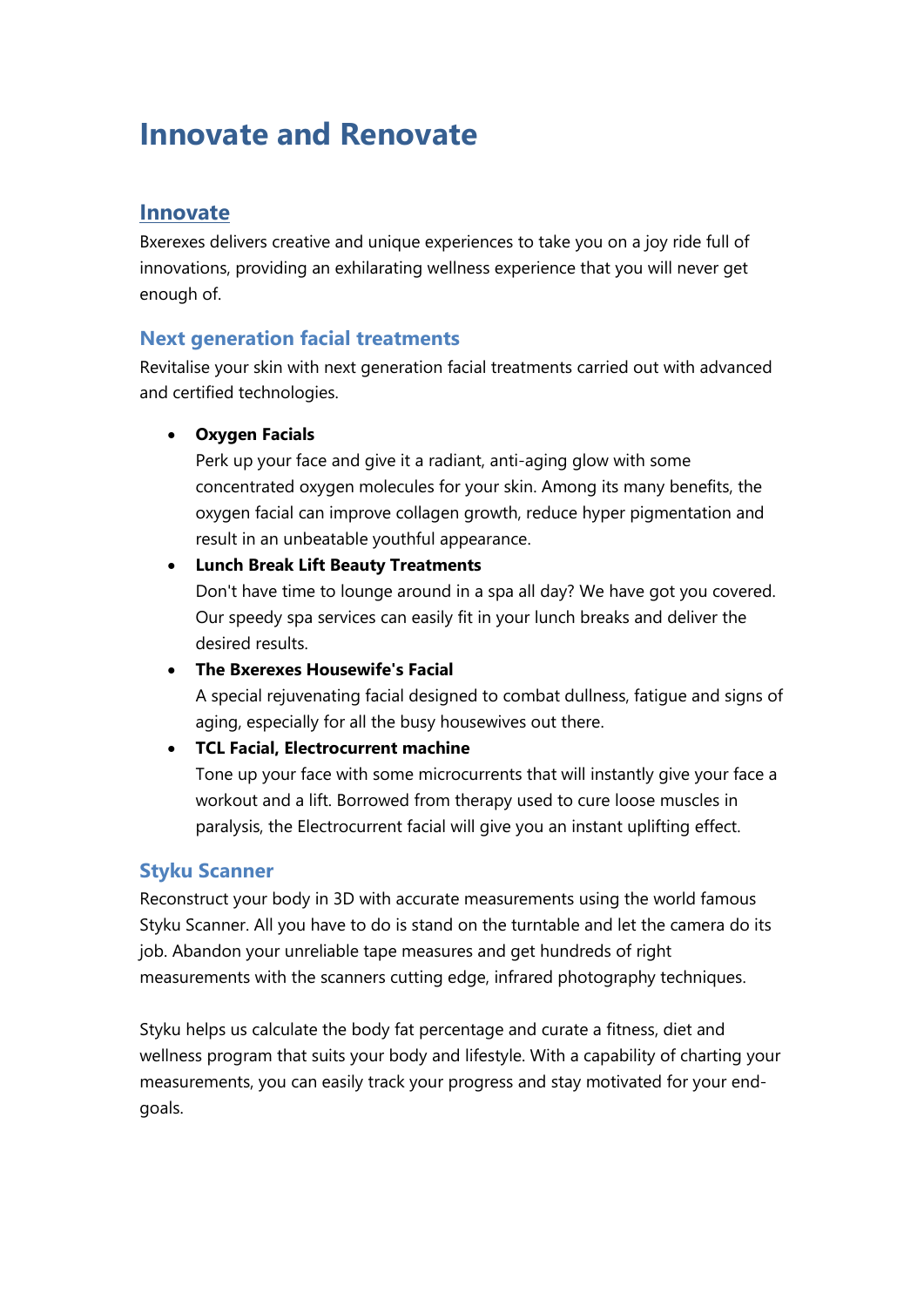# **Blockchain Powered Technology**

At Bxerexes, we believe in the power of technology and innovation. Our aim is to provide you with new emerging technologies to help you reach your wellness goals faster. With the revolutionary and life changing benefits of blockchain, we offer convenience that makes your journey easier than ever before.

Through our biometric blockchain recognition system for our clients, we protect their privacy and give them full control of their information using the best technology.

#### **Own Products**

Bxerexes also creates a range of high quality, natural products to aid your lifestyle changes to the fullest. With our specially made probiotics, MCT Oil, Brewed drinks, power bars and much more, you can truly cleanse your life and make health your top priority.

The internal workings of your body depend on your diet, and at Bxerexes we promote clean eating for a nutritional dietary balance. Our health food cafe creates wellrounded meals with natural ingredients to boost your metabolism, help your body recover and encourage healthy living.

# **Renovate**

Renovate your mind and body with detoxifying treatments to reach new levels of relaxation, mental stability and fulfilment.

# **Infrared Saunas**

Fasten your heartbeat and break a sweat in our infrared saunas specially designed to relax your body and mind. Using infrared technology, this special sauna also provides a range of health benefits. From reducing blood pressure to treatment of chronic diseases such as heart failure, dementia, headaches, arthritis and much more, the infrared sauna will heal you from the inside out.

Bxerexes believes in diversity and inclusiveness for creating accessible wellness experiences for all and the sauna is no different. Heating up your body at lower temperatures through the use of cutting edge infrared lighting, this special sauna is also ideal for heat intolerant people.

# **Hydrocolonic Irrigation Treatments**

The unhealthy modern way of life has given rise to a number of digestive problems caused by a sedentary lifestyle and unsuitable diet. Our Hydrocolonic irrigation treatment is created to prevent and cure problems ranging from IBS to gastrointestinal issues such as constipation and diarrhoea.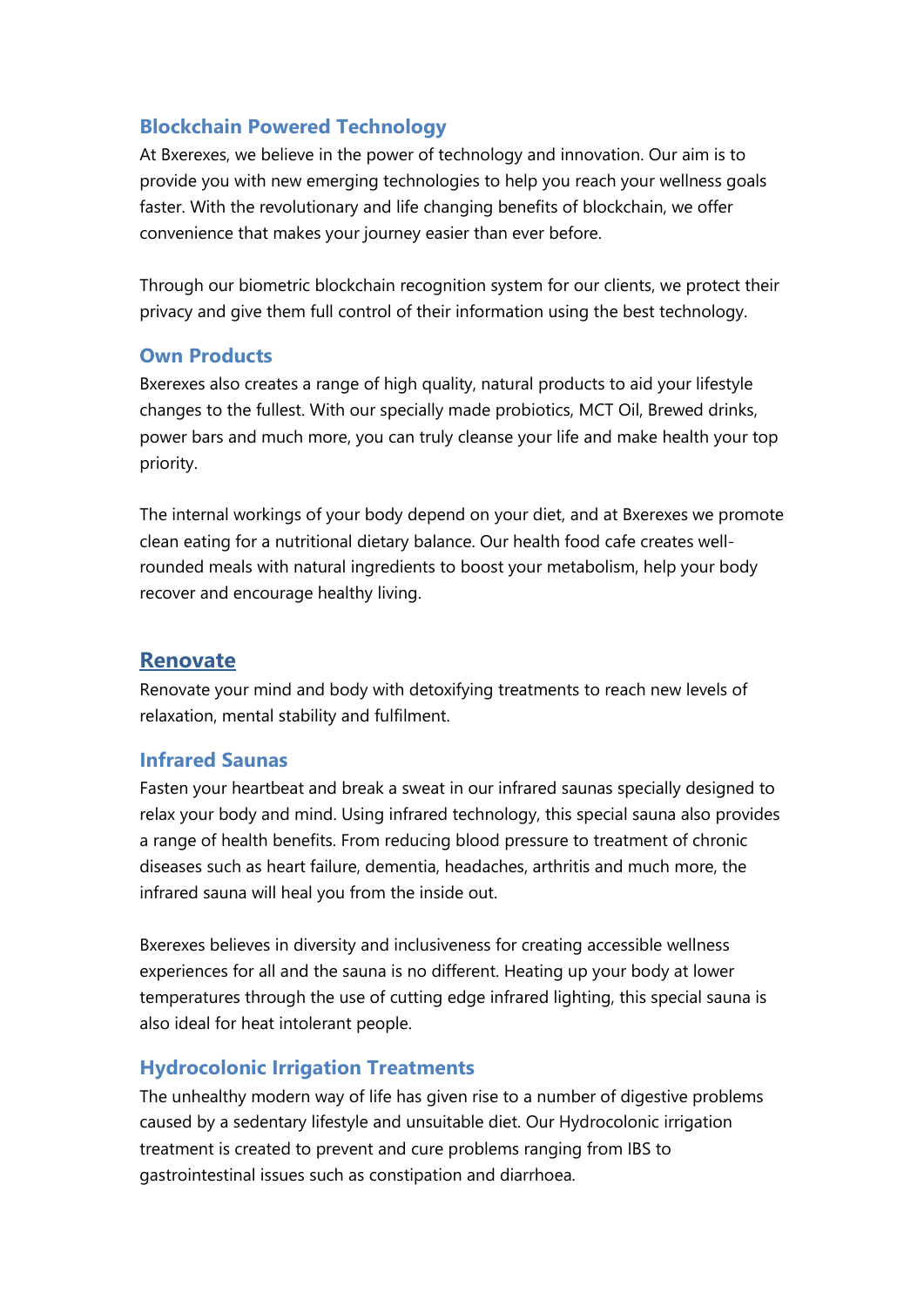Bxerexes provides this special treatment to put you on your way to a better lifestyle full of hope and energy. Hydrocolonic irrigation can return your digestive system to its natural, cleansed state, meanwhile aiding proper bowel function for a happier and healthier life.

#### **Cryotherapy**

Have you been in excruciating pain lately? Or just a little sore? Maybe it's time to calm your nerves with Bxerexes soothing Cryotherapy services. Relieve your pain under extremely cold temperatures and reverse painful effects of diseases.

Cryotherapy can help with migraines, nerve irritation, mood swings, arthritis and dermatitis. With whole body cryotherapy you can immerse yourself in a completely relaxing and detoxifying experience that will leave you feeling as light as a feather.

#### **Somadome and Lyashi Dome**

Lose yourself in a small domed universe and escape the distractions of this fastpaced world. Bxerexes provides you a rare opportunity to indulge in our meditation and detoxifying domes which includes the Somadome and Lyashi Dome.

The Somadome employs lights, special colours, binaural beats for the ideal mindful meditation. Meanwhile the Lyashi dome cleanses your body of toxins with remarkable recovery and anti-ageing benefits.

#### **Chi Nei Tsang Massage**

Balance the chi of your internal organs by employing the practices of Taoist monks from thousands of years ago. Experience the centuries old healing therapy of Chi Nei Tsang with a deeply relaxing and gentle abdominal massage to ease mental and physical strain. Chi Nei Tsang is also used for quick healing of injuries, traumas and the effects of childbirth.

Paired with the colonics massage that helps in digestive problems, food sensitivity and bowel issues, this therapy will help fix your mental and physical digestion, leading to a mind and body free from stress.